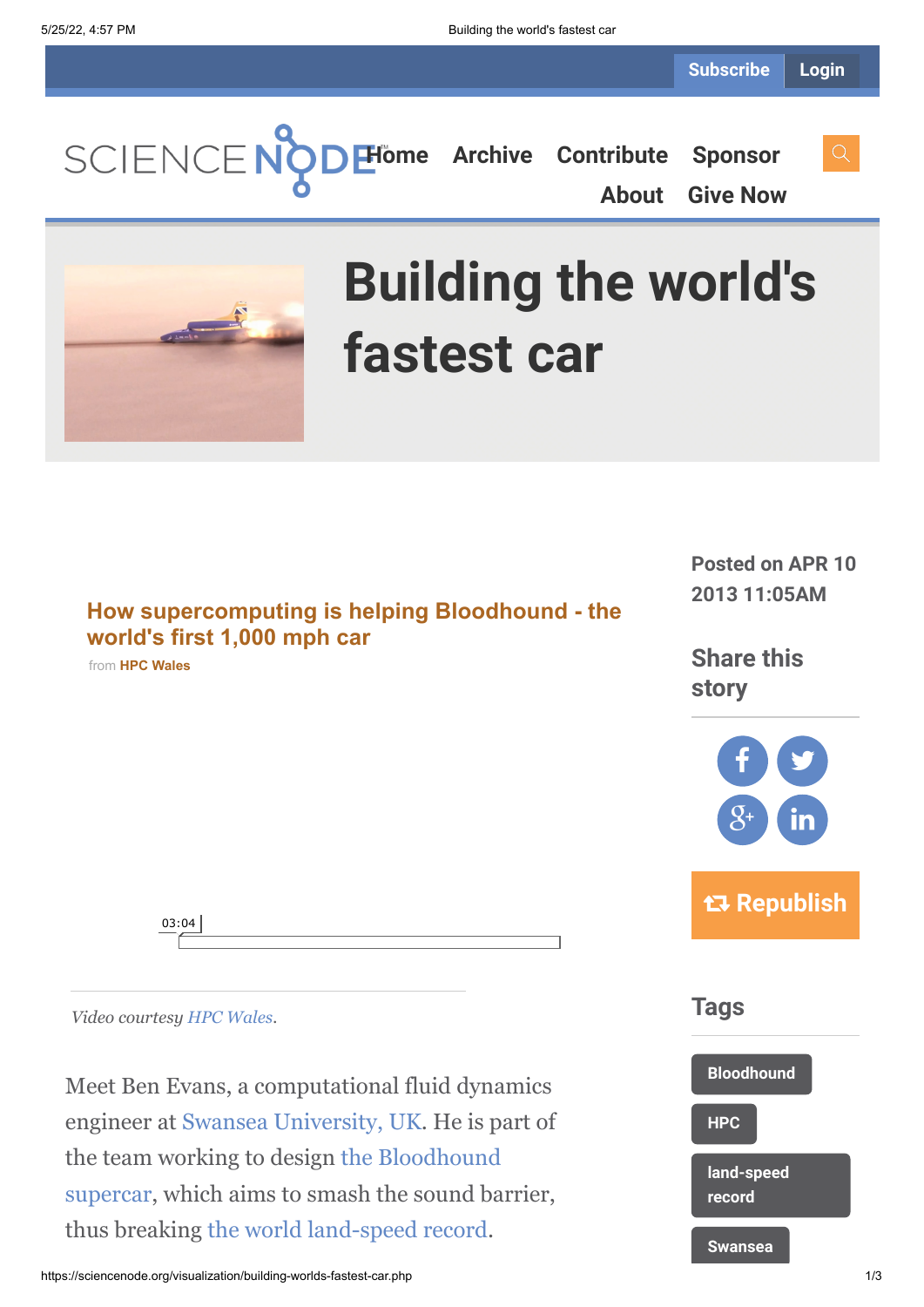This video, created by HPC Wales, explains how Evans is using high-performance computing resources to make sure the rocket-powered supercar stays on the ground - even at speeds of over 1,000mph (1,600kmph)!

*High Performance Computing (HPC) Wales is Wales's national*



*supercomputing service provider. Host to the UK's largest distributed supercomputing network, HPC Wales provides businesses and researchers with local access to world-class technology, as well as the support and training necessary to fully exploit it. Please visit [www.hpcwales.co.uk](http://www.hpcwales.co.uk/) to find out more.*

*- Andrew Purcell*



## **[Wales](https://sciencenode.org/tag/?tag=Wales)**